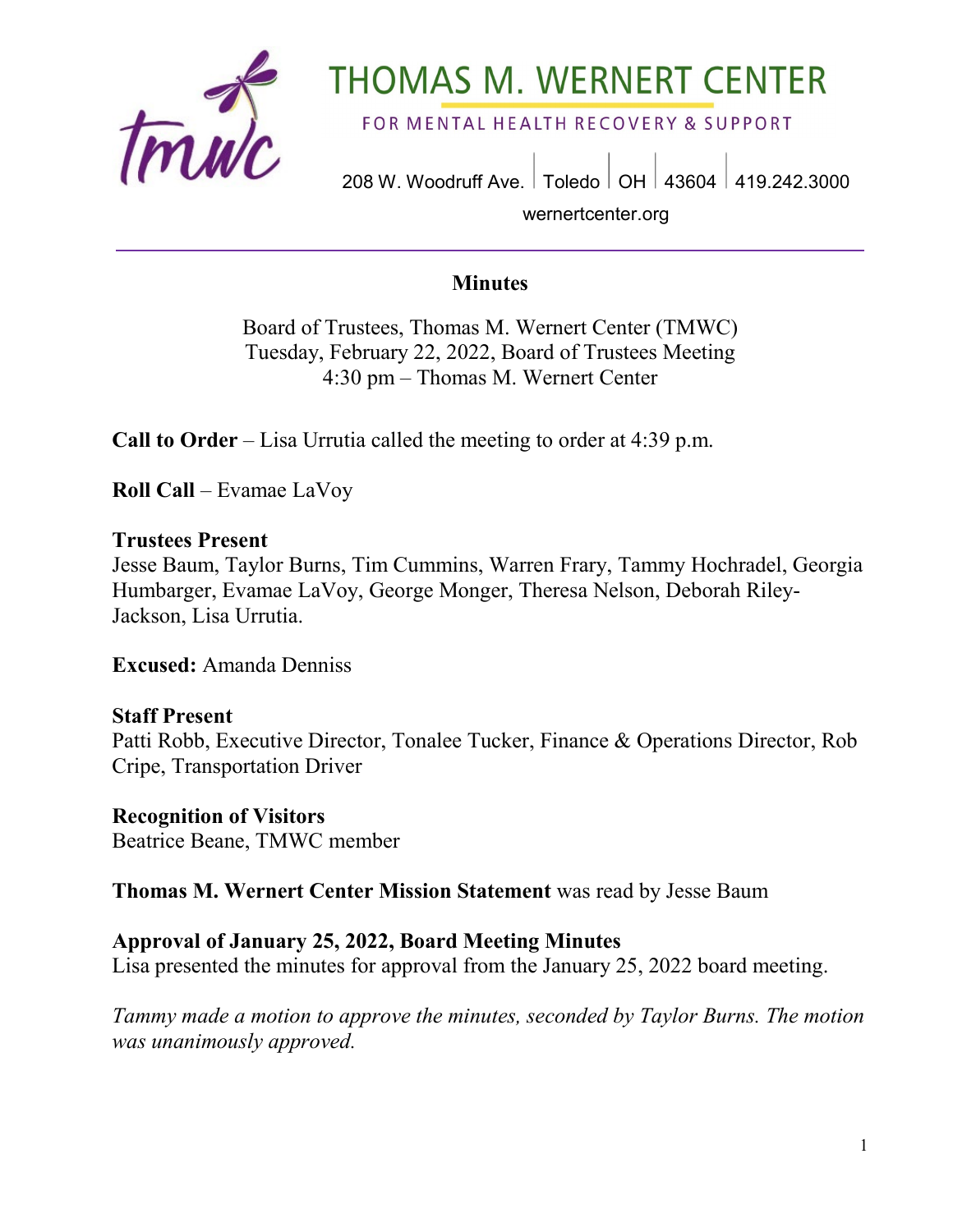## **Committee Reports**

**Finance Committee** – George Monger

- Financial Committee met on February 16 to review January Financial **Statements**
- MHRSB Allocation is over for the Capital and Training Grant.
- Grant Income is the Lovell Foundation for Communications Specialist and Expanded Transportation.
- Donations includes Buckeye Cable, Mr. & Mrs. Tipton, In memory of Herbert & Lousie Seifert and Karen Columbo through United Way
- Total Income is \$129,836, over budget by \$2,093. YTD we are over budget by \$133,530.
- Payroll is low due to open positions, employee on unpaid leave, etc.
- Staff expenses are over budget due to the Trauma Informed Care Training covered by the MHRSB Grant.
- Transportation costs have increased with the use of both vehicles.
- Program supplies are currently under budget but will be used by end of year.
- Total expenses for January are \$117,004, under budget by \$28,593. YTD we are under budget by \$248,503.

*George Monger made a motion that the Board of Trustees approve the February treasurers report as presented in the February 22, 2022 board meeting packet. Warren Frary seconded the motion. The motion was unanimously approved.* 

## **Revised FY2022 TMWC Budget – Tonalee Tucker**

**Income:** Increase is from the Capital and Training Grant from MHRSB. **Expenses:** 

- Payroll Expenses
	- o A decrease is shown due to not replacing the development and communications director. Funds were added under contract labor to contract with someone to handle these duties.
	- o We also removed the food services manager and assistant positions. We do not expect we will resume Supper Club this year; however, our goal is to start again sometime this summer (FY2023).
	- o Other changes are due to vacant positions and employees on unpaid leave. We also added a remote peer enrichment specialist who is reviewing and updating some of our curriculums, adding diversity, equity and inclusion language, and assisting remotely with support meetings and PEP classes. This position ends June 30, 2022.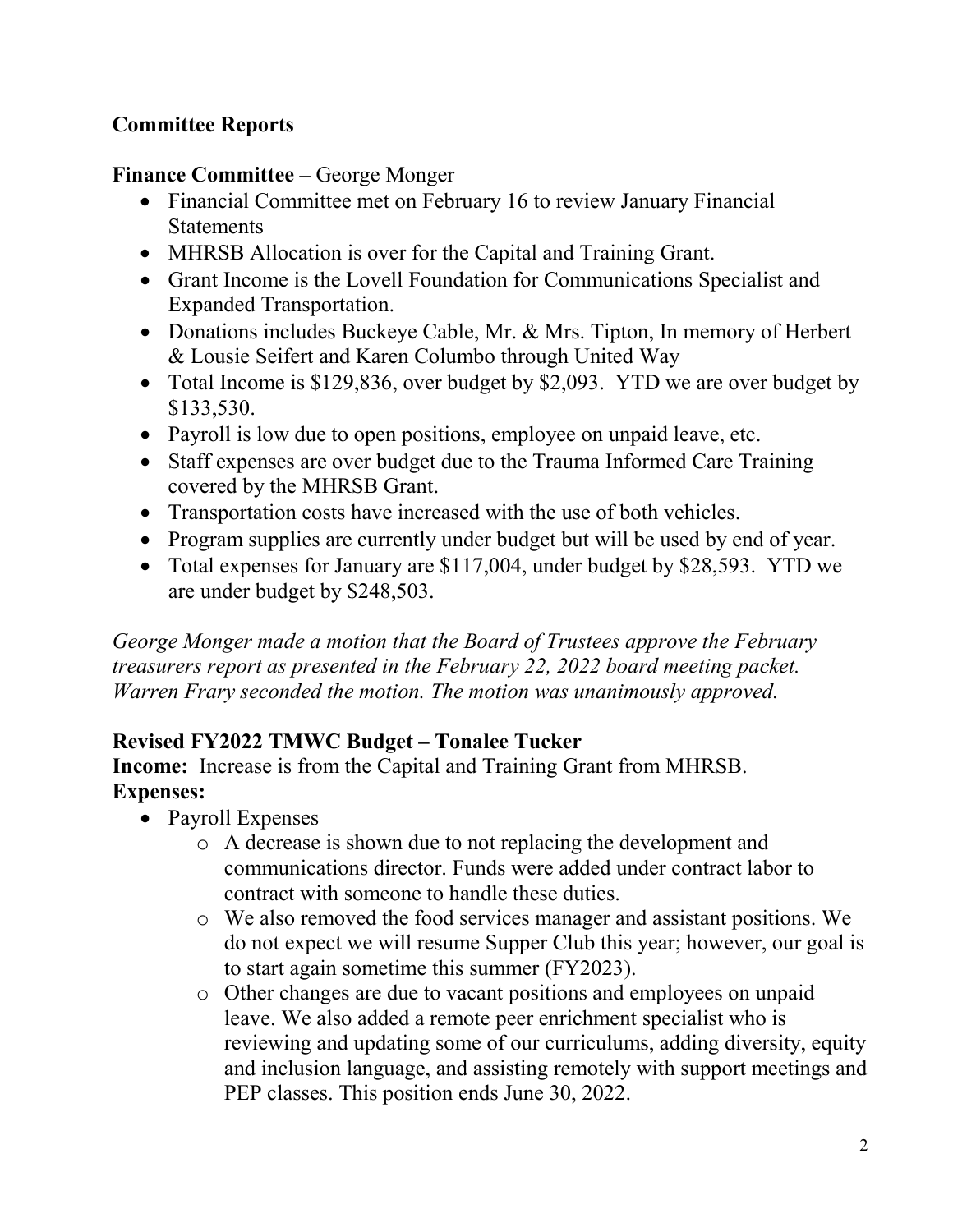- Staff expenses
	- o Increased for trainings in the Capital and Training Grant from MHRSB.
- Insurance Actual.
- Program Supplies
	- o Overall increase that includes printing of revised member handbooks, increase in outing/activities with the Coffee Connections deliveries to members, Supper Club reduced but does include a spring meal.
	- o Club Room supplies increased to provide wellness items to members who are not yet able to attend in person, reduced member forums, removed tokens and TARPs as no fee to ride currently, increased newsletter to cover the contract to assemble, print and mail, and bulk postage.
- Contract Labor
	- o Increased to cover contract to handle development/marketing tasks.
- Building Expense
	- o Increased to include the memory garden covered by the Capital and Training Grant from MHRSB.
- General Operating Expenses
	- o Increases include computers for the email and anti-virus, firewall, website as well as the setup of the expanded WIFI and the POE Switch covered by the Capital Grant from MHRSB.
	- o Increased marketing and advertising to continue the marketing campaign.
	- o Additional items were covered by the Capital and Training Grant from MHRSB.

This reflects a balanced budget.

*George Monger made a motion that the Board of Trustees approve the revised FY2022 TMWC Budget as presented in the February 22, 2022 board meeting packet. Warren Frary seconded the motion. The motion was unanimously approved.* 

# **FY2023 TMWC Budget – Tonalee Tucker**

**Income:** Total Income for FY2023 is budgeted at \$1,601,710.

- TMWC will request a 2% increase from MHRSB of Lucas County.
- TMWC will submit a grant request to Greater Toledo Community Foundation Lovell Foundation for \$50,000.
- Administrative and general income includes a grant from Lynch Foundation and credit card rewards.
- Development and fundraising include donations, memberships, and Heart & Soul fundraisers.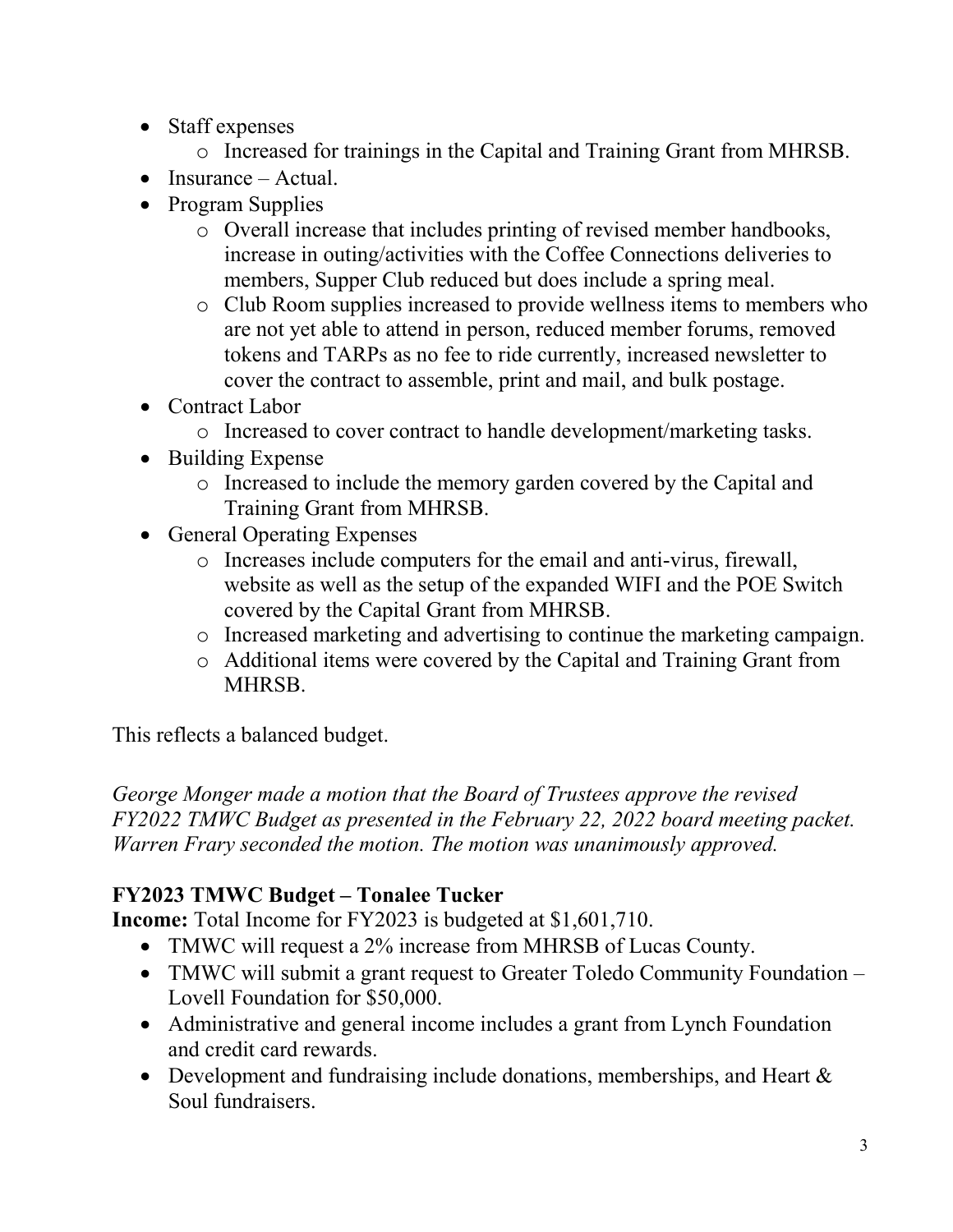**Expenses:** Total Expenses are \$1,601,710 – \$12,677 less than FY2022 budget:

- Payroll Expenses
	- o Payroll provides up to a 3% increase for eligible staff.
	- o TMWC anticipates increase in health insurance of 8% and there is not an increase to dental insurance.
- Staff expenses  $$ 
	- o Includes costs for payroll service, staff development, pre-employment screenings and staff incentives.
	- o Increased for relevant trainings including diversity.
	- o There are dollars to train a new WRAP Facilitator and Crisis Prevention Intervention Trainer.
- Insurance Based on current year.
- Program Supplies
	- o Includes computer lab and fitness room incentives.
	- o Outreach supplies including brochures, flyers and promotional and small group supplies used in support meetings.
	- o Publishing monthly newsletter.
	- o Van Transportation for gasoline, repairs and maintenance.
- Contract Labor
	- o Includes audit, legal fees, member software, IT support for both staff, and computer lab computers.
	- o Includes \$10,000 for marketing consultant.
- Utilities and Telephone
	- o Includes land lines, cell phones and internet.
- Building Expense
	- o Covers exterminating, security system and monitoring, fire protection system and quarterly testing, power washing building, carpet cleaning, and other needs.
	- o Reflects an increase from Toledo Building Services for the cleaning contract totaling \$2,460 annually.
- General Operating Expenses
	- o Includes Annual Meeting luncheon, computer supplies, system backups, malware, firewall and other small computer supplies, mileage, postage and office supplies.
	- o TMWC has budgeted the entire mortgage payment, per the banks request, as this reflects the actual cash being paid out.

This is a balanced budget.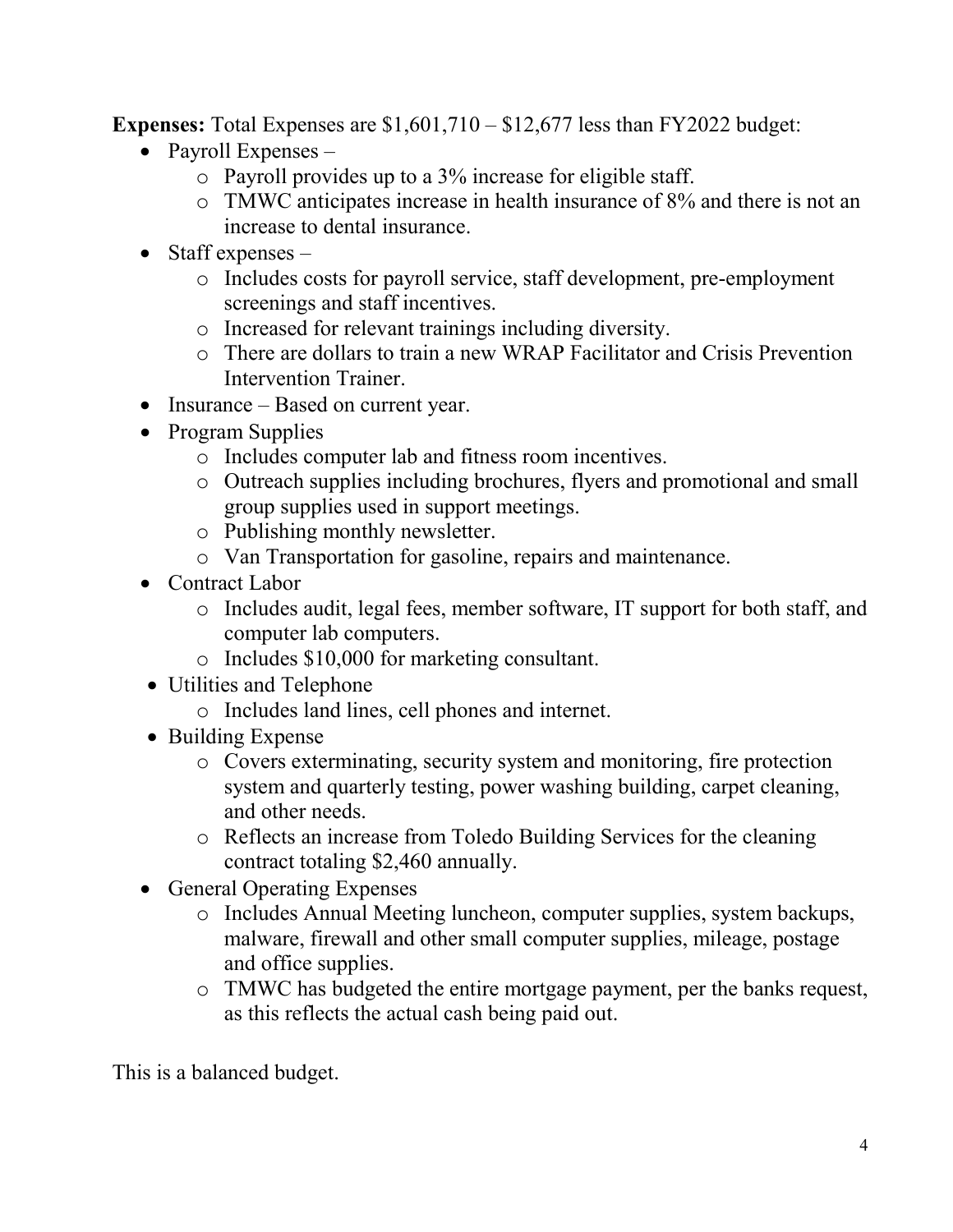*George Monger made a motion that the Board of Trustees approve the FY2023 TMWC Budget as presented in the February 22, 2022, board meeting packet. Taylor Burns seconded the motion. The motion was unanimously approved.* 

## **Governance Committee** – No Report

• Lisa referenced her role as president through the end of March. She also agreed she would remain in place until a new president is elected. She asked those members present to consider taking a leadership role.

## **Unfinished Business**

- Patti shared the new committee positions and will be working on scheduling committee meetings.
- Former trustee member, Wendy Shaheen agreed to be on the program committee.
- Theresa Nelson agreed to serve on the Finance Committee.

## **Executive Director's Report** – Patti Robb

#### **New Hires**

- Debbie Wawrzyniak Re-hired as Administrative Assistant
- Janese Walters promoted to Member Services Director

#### **Open Positions**

• Full-time Peer Supporter or Coordinator

## **Program**

- February brought several speakers for Black History Month in particular Dr. La Tasha Sullivan, Director of the Counseling Center at the University of Toledo addressed mental health issues facing people of color and the stigma they face when seeking help.
- March we will have Irish singers/guitar players and Rhonda Sewell from The Toledo Museum of Art to talk about belonging and engagement.
- Irish singers to celebrate St. Patrick's Day

## **Development**

- Received \$5,000 from Eigensee Family
- Submitting a \$50,000 grant request to the Lovell Foundation
- Heart & Soul Celebrity Wait Night is scheduled for May 10

#### **Communications**

• March Newsletter is produced and at the printer.

#### **Meeting Adjourned @ 5:47 p.m. by Lisa Urrutia**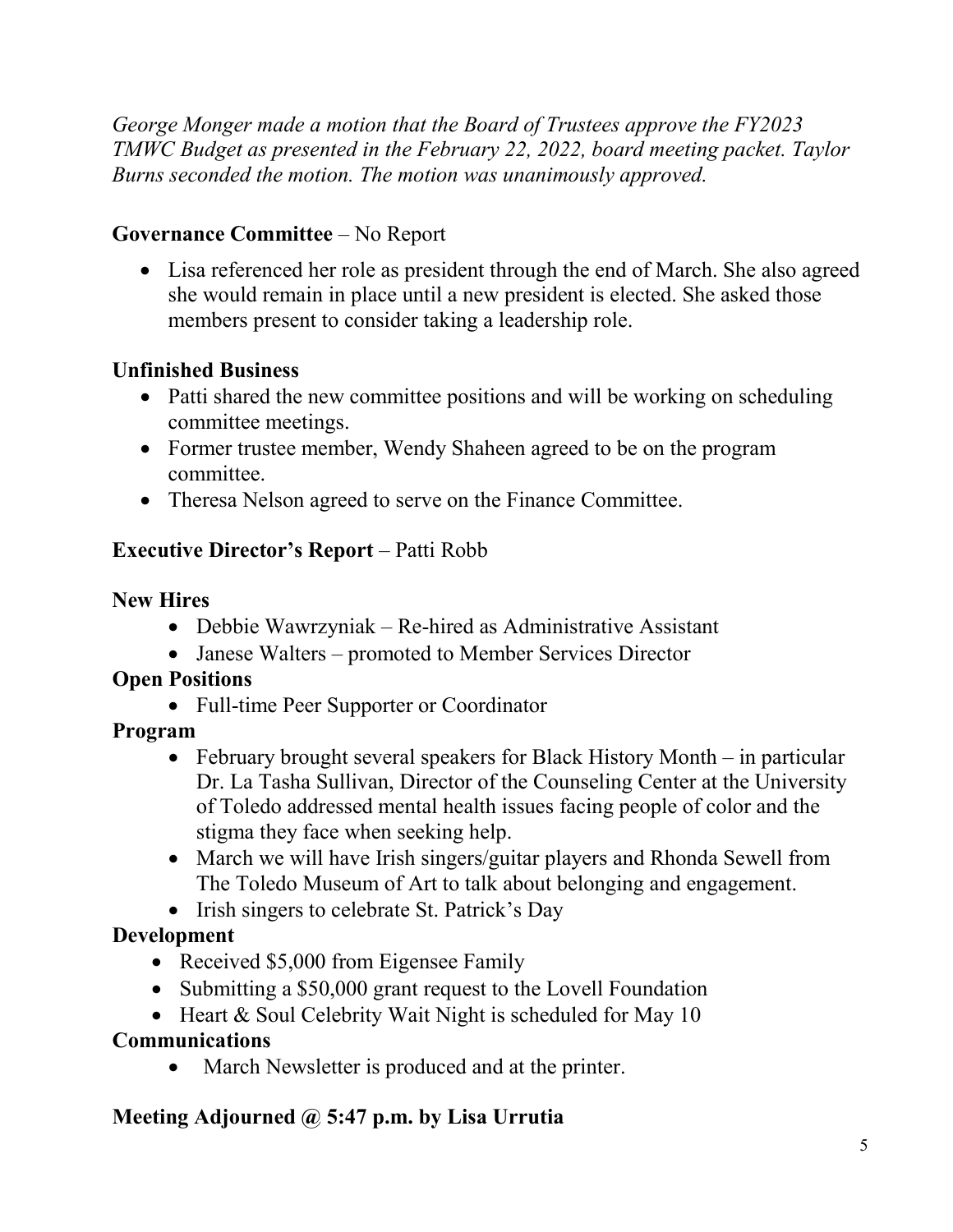## **Thomas M. Wernert Center Statement of Activities February, 2022**

|   |                                            | <b>MHRSB Capital</b><br>and Training | <b>Lovell Total</b>      | <b>Total TMWC</b> |                | <b>TOTAL</b>             |                          |
|---|--------------------------------------------|--------------------------------------|--------------------------|-------------------|----------------|--------------------------|--------------------------|
|   |                                            |                                      |                          |                   |                |                          | Variance<br>Favorable    |
|   |                                            | February, 2022                       | February, 2022           | February, 2022    | February, 2022 | <b>Budget</b>            | (Unfavorable)            |
|   | <b>Income</b>                              |                                      |                          |                   |                |                          |                          |
|   | Total 4100 - MHRS Board ALLOCATIONS        |                                      |                          | 119,000           | 119,000        | 119,000                  |                          |
| A | Total 4200 · Grant Income                  |                                      | 7,701                    |                   | 7,701          | 7,321                    | 380                      |
|   | 4300 · Donations                           |                                      |                          |                   |                |                          |                          |
|   | 4301 - Individual & Corporate Donations    |                                      |                          | 5,485             | 5,485          | 5,000                    | 485                      |
|   | 4303 - Membership donations                |                                      |                          |                   |                | 100                      | (100)                    |
| В | Total 4300 - Donations                     |                                      |                          | 5,485             | 5,485          | 5,100                    | 385                      |
|   | <b>In Kind Donations</b>                   |                                      |                          |                   |                |                          | -                        |
|   | <b>Total Fundraising Efforts</b>           |                                      |                          |                   |                |                          | $\overline{\phantom{0}}$ |
|   | Total 4000 - INCOME                        |                                      | 7,701                    | 124,485           | 132,186        | 131,421                  | 765                      |
|   | 4700 · Other Income                        |                                      |                          |                   |                |                          |                          |
|   | 4800 · Investment CD's Interest            |                                      |                          | 13                | 13             | $\boldsymbol{\varDelta}$ | 9                        |
|   | 4900 - Miscellaneous Income                |                                      |                          | 76                | 76             | 1,000                    | (924)                    |
|   | Total 4700 - Other Income                  | $\sim$                               | $\overline{\phantom{a}}$ | 88                | 88             | 1,004                    | (916)                    |
|   | <b>Total Income</b>                        |                                      | 7,701                    | 124,573           | 132,274        | 132,425                  | (151)                    |
|   | <b>Expense</b>                             |                                      |                          |                   |                |                          |                          |
|   | 6000 · Payroll Expense                     |                                      |                          |                   |                |                          |                          |
|   | Total 6100 · Wages                         |                                      | 6,000                    | 61,488            | 67,489         | 75,611                   | 8,122                    |
|   | Total 6200 · Payroll Taxes                 |                                      | 711                      | 6,499             | 7,210          | 7,247                    | 37                       |
|   | Total 6300 · Employee Benefits             |                                      | 605                      | 7,784             | 8,388          | 8,719                    | 331                      |
| C | Total 6000 · Payroll Expense               |                                      | 7,316                    | 75,771            | 83,087         | 91,577                   | 8,491                    |
| D | Total 7100 - Staff expenses                |                                      |                          | 620               | 620            | 1,757                    | 1,138                    |
|   | Total 7200 - Insurance                     |                                      |                          | 2,163             | 2,163          | 2,163                    | $\overline{\phantom{a}}$ |
| Е | Total 7300 - Van Transportation Program    |                                      | 385                      | 385               | 770            | 1,458                    | 688                      |
|   | Total 7413 - Food Club Program             |                                      |                          | 169               | 169            | 333                      | 164                      |
|   | Total 7511 - Food Service Program Supplies |                                      |                          | 129               | 129            | 400                      | 271                      |
| F | Total 8000 - Programs Supplies             |                                      |                          | 2,839             | 2,839          | 6,559                    | 3,721                    |
|   | 8035 - Newsletter                          |                                      |                          | 1,859             | 1,859          | 4,087                    | 2,228                    |
| G | Total 8100 - Contract Labor                |                                      |                          | 2,145             | 2,145          | 7,454                    | 5,309                    |
|   | Total 8300 - Utilities                     |                                      |                          | 3,845             | 3,845          | 3,749                    | (96)                     |
|   | 8350 · Telephone                           |                                      |                          | 1,628             | 1,628          | 1,750                    | 122                      |
| н | Total 8400 · Building Expense              |                                      |                          | 8,532             | 8,532          | 3,409                    | (5, 123)                 |
| т | Total 8700 · General Operating Expense     |                                      |                          | 5,060             | 5,060          | 6,045                    | 985                      |
|   | <b>Total Expense</b>                       | $\sim$                               | 7,701                    | 105,143           | 112,844        | 130,742                  | 17,898                   |
|   | <b>Net Ordinary Income</b>                 |                                      | $\mathsf 0$              | 19,430            | 19,430         | 1,683                    | 17,747                   |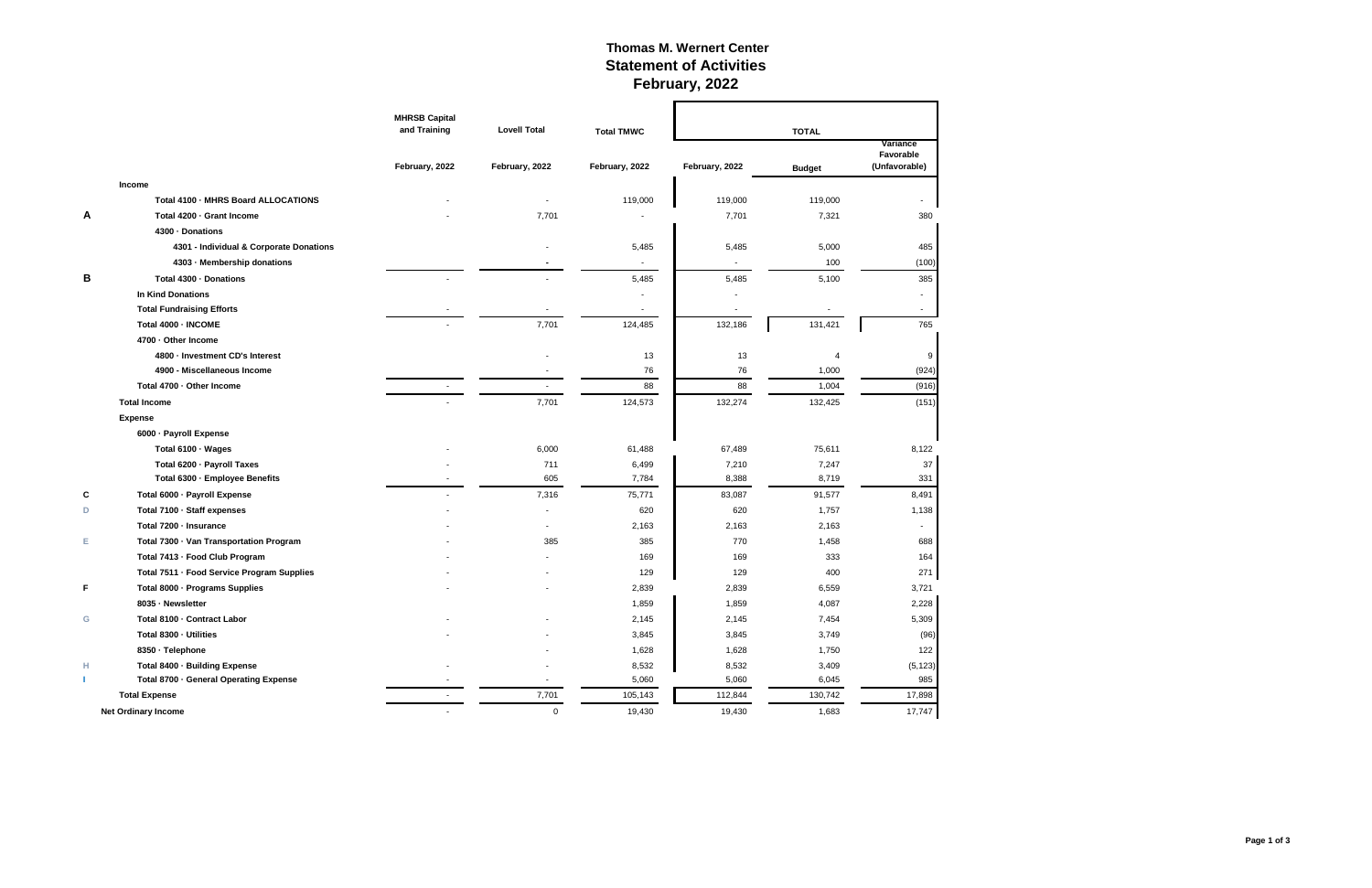#### **Thomas M. Wernert Center Statement of Activities February, 2022**

|                                                               | <b>MHRSB Capital</b><br>and Training | <b>Lovell Total</b>              | <b>Total TMWC</b>                         | <b>TOTAL</b>   |               |                                        |  |
|---------------------------------------------------------------|--------------------------------------|----------------------------------|-------------------------------------------|----------------|---------------|----------------------------------------|--|
|                                                               | February, 2022                       | February, 2022                   | February, 2022                            | February, 2022 | <b>Budget</b> | Variance<br>Favorable<br>(Unfavorable) |  |
| <b>Other Income/Expense</b>                                   |                                      |                                  |                                           |                |               |                                        |  |
| <b>Other Income</b>                                           |                                      |                                  |                                           |                |               |                                        |  |
| 8920 - Heart and Soul Income                                  |                                      |                                  | 250                                       | 250            |               | 250                                    |  |
| 8940 Miscellaneous Income                                     |                                      |                                  |                                           |                |               |                                        |  |
| 8960 - Forgiveness of Debt ODMH \$200K                        |                                      |                                  | 1,806                                     | 1,806          |               | 1,806                                  |  |
| <b>Total Other Income</b>                                     |                                      |                                  | 2,056                                     | 2,056          |               | 2,056                                  |  |
| <b>Other Expense</b>                                          |                                      |                                  |                                           |                |               |                                        |  |
| 9010 - Heart and Soul Expense                                 |                                      |                                  | $\blacksquare$                            |                |               |                                        |  |
| 9020 - Amortization Expense                                   |                                      |                                  | 29                                        | 29             |               | (29)                                   |  |
| 9100 - Depreciation Expense                                   |                                      |                                  | 12,252                                    | 12,252         |               | (12, 252)                              |  |
| <b>Total Other Expense</b>                                    |                                      |                                  | 12,281                                    | 12,281         |               | (12, 281)                              |  |
| <b>Net Other Income</b>                                       |                                      |                                  | (10, 225)                                 | (10, 225)      |               | 10,225                                 |  |
|                                                               |                                      |                                  | 9,204                                     | 9,204          | 1,683         | 7,522                                  |  |
| <b>Ending Cash Balance per Bank Statement - Operating</b>     | 48,117                               |                                  |                                           |                |               |                                        |  |
| <b>Ending Cash Balance per Bank Statement - Money Market</b>  | 472,757                              |                                  |                                           |                |               |                                        |  |
| Ending Cash Balance per Bank Statement - Capital Money Market | 74,336                               |                                  | <b>Long Term Liabilities:</b>             |                |               |                                        |  |
| <b>Ending balance Credit Union Savings</b>                    | 303                                  | OMHAS Building - orig. \$500,000 |                                           |                |               | 412,496                                |  |
| <b>Less Outstanding Checks</b>                                | (3, 772)                             |                                  | OMHAS Building - orig. \$200,000          |                |               | 99,188                                 |  |
| <b>Plus Outstanding Deposits</b>                              |                                      |                                  | PNC - Mortgage Principal - orig \$325,000 |                |               | 292,751                                |  |
| <b>Petty Cash</b>                                             | 450                                  |                                  |                                           |                |               |                                        |  |
| 1/31/2022<br><b>Ending Cash Balance</b>                       | 592,191<br>\$                        |                                  |                                           |                |               |                                        |  |

A Lovell Foundation funding for Vehicle Driver and Communications Specialist. Have not received Lynch Family this year to date.

E Transportation costs have increased with the use of both vehicles. Expect this trend to contiue with the higher gas prices.

F Program supplies are low this month, they will balance out later in the year.

G Budget revision was approved, moving forward with contract for marketing contract.

H Includes the installation of the panic bars in the backyard, replaced a burner on the stove, deep clean of all tile floors and January polwing.

B end donations from Tipton's, IMO Herbert & Lousie Seifert and through United Way from K Colombo.

C Payroll is low due to open positions for Member Services and Peer Enrichment, Admin Assistant started 1/31/22.

I General operating includes hosting a CIT, but overall lower than anticipated.

Memberships lower than budgeted. Additional Giving Tuesday received in December and February. Received donation of \$5,000 from Buckeye Cable, year